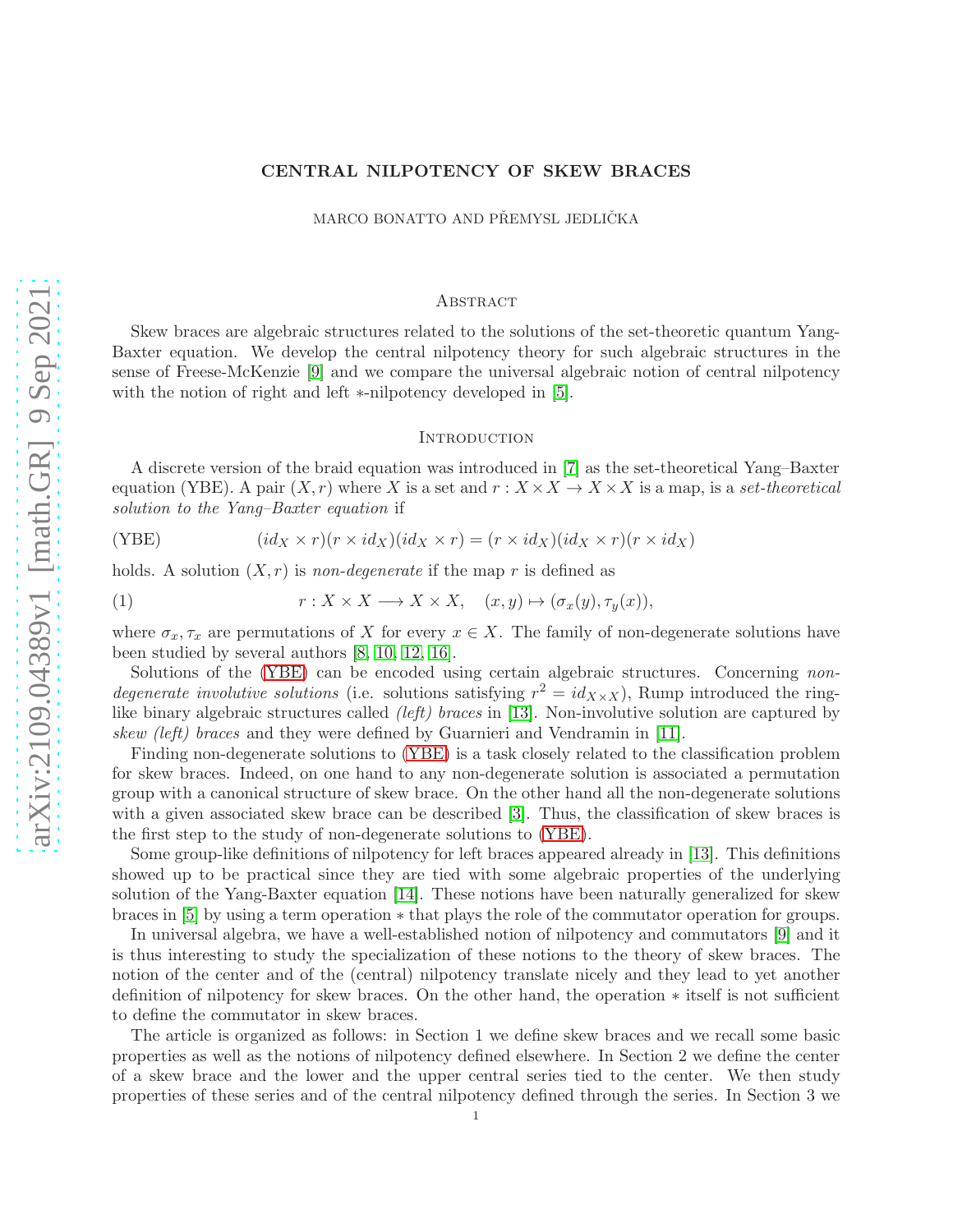recall the abstract definitions of the center and of the central nilpotency and we prove that they agree with the notions defined in Section 2.

#### 1. Basic facts about skew braces

**Skew braces.** A *skew brace* is a set with two binary operations  $(A, +, \circ)$  where both  $(A, +)$  and  $(A, \circ)$  are groups and

$$
(2) \qquad \qquad x \circ (y+z) = (x \circ y) - x + (x \circ z)
$$

holds for every  $x, y, z \in A$ . The mapping defined as

<span id="page-1-0"></span>
$$
\lambda : (A, \circ) \longrightarrow \text{Aut}(A, +), \quad a \mapsto \lambda_a
$$

where  $\lambda_x(y) = -x + (x \circ y)$ , is a group homomorphism between  $(A, \circ)$  and  $Aut(A, +)$ . Therefore equation [\(2\)](#page-1-0) can be written as

(3) 
$$
x \circ (y+z) = (x \circ y) + \lambda_x(z).
$$

It can be proved that both groups share the same neutral element, we shall denote it by 0. We shall denote by  $-x$  the inverse element of a with respect to  $+$  and by  $\bar{x}$  the inverse the inverse element of x with respect to  $\circ$ . We say that the brace  $(A, +, \circ)$  is of  $\phi$ -type if the group  $(A, +)$  has the property  $\phi$  (e.g. we say that  $(A, +, \circ)$  is of nilpotent-type if  $(A, +)$  is nilpotent). Braces, as defined by Rump, are exactly skew braces of abelian type (we stick to such terminology in the rest of the paper).

Skew braces were introduced in [\[11\]](#page-9-8) as a tool for constructing set-theoretic solutions of Yang-Baxter equation (Rump introduced skew braces of Abelian type in [\[13\]](#page-9-7)).

<span id="page-1-2"></span>**Lemma 1.1.** [\[15\]](#page-9-11) *Let*  $(A, +)$  *be a group,*  $\lambda : A \longrightarrow Aut(A, +)$  *and let*  $x \circ y = x + \lambda_x(y)$  *for*  $x, y \in A$ *. The following are equivalent:*

- (i)  $(A, +, \circ)$  *is a skew brace.*
- (ii)  $\lambda_{x\circ y} = \lambda_{x+\lambda_x(y)} = \lambda_x \lambda_y$  *for every*  $x, y \in A$ *.*

A *left ideal* of a skew brace  $(A, +, \circ)$  is a subgroup H of  $(A, +)$  such that  $\lambda_a(H) \leq H$  for every  $a \in H$  [\[11\]](#page-9-8). Note that every characteristic subgroup of  $(A,+)$  is a left ideal and every left ideal is a subgroup of  $(A, \circ)$ . The subgroup

$$
Fix(A) = \{ x \in A : \lambda_y(x) = x, \text{ for all } y \in A \}
$$

is clearly a left ideal.

A quotient of a skew brace  $(A, +, \circ)$  is a quotient of both the groups  $(A, +)$  and  $(A, \circ)$ . Therefore, any quotient is given by a subgroup  $I$  which is normal with respect to both group structures and that satisfies  $a + I = a \circ I$  for every  $a \in A$ . This last condition is controlled by the  $\lambda$  mappings. Indeed:

<span id="page-1-1"></span>(4) 
$$
x + I = x \circ I \Leftrightarrow -x + (x \circ i) = \lambda_x(y) \in I \text{ for every } y \in I.
$$

We call a subgroup satisfying [\(4\)](#page-1-1) an *ideal* of A. Hence, an ideal is a normal subgroup I of both  $(A, +)$ and  $(A, \circ)$  such that  $\lambda_x(I) \leq I$  for every  $x \in I$  (equivalently I is a left ideal which is also a normal subgroup of  $(A,+)$  and  $(A, \circ)$ ). For instance, the socle of A defined as  $Soc(A) = \text{ker}(\lambda) \cap Z(A,+)$ is an ideal.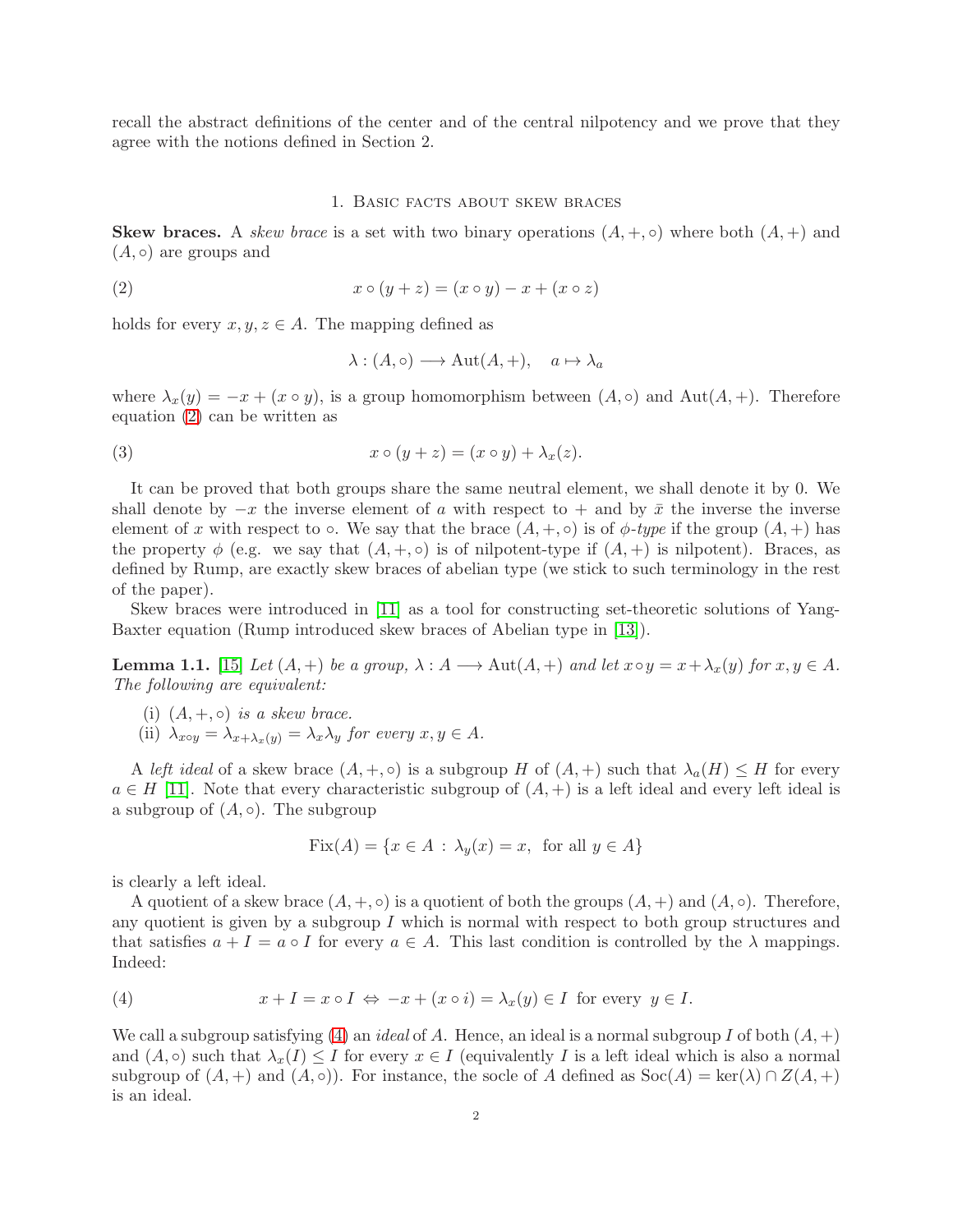**The**  $*$  **operation.** For a skew brace A, following [\[13,](#page-9-7) [5\]](#page-9-1), we define the following binary operation

(5) 
$$
x * y = -x + (x \circ y) - y = \lambda_x(y) - y
$$

for every  $x, y \in A$ . This operation measures the difference between the two operations + and ∘ (through the  $\lambda$  mappings). Indeed, note that  $x * y = 0$  if and only if  $\lambda_x(y) = y$  if and only if  $x + y = x \circ y$ . The elements in the subset

(6) 
$$
Fix(A) \cap \ker(\lambda) = \{x \in A : x * y = y * x = 0, \text{ for all } y \in A\}
$$

are the elements such that  $x \circ y = x + y$  and  $y \circ x = y + x$  for every  $y \in A$ . Clearly it is a subgroup of  $(A,+)$  and of  $(A, \circ)$  and it is trivially invariant under  $\lambda_x$  for every  $x \in A$ , so it is a left ideal. Moreover,

<span id="page-2-3"></span>(7) 
$$
(a+x)*(b+y) = \lambda_{a+x}(b+y) - y - b = \lambda_{a\circ x}(b) + \lambda_{a\circ x}(y) - y - b = \lambda_{a}(b) - b = a*b
$$

for every  $x, y \in Fix(A) \cap ker(\lambda)$  and  $a, b \in A$ . Note that  $Fix(A) \cap ker(\lambda)$  is a left ideal, and it is also an ideal for all the skew braces in the database of the GAP package [\[17\]](#page-9-12). We do not know if this is true in general.

<span id="page-2-0"></span>The ∗ operation satisfies the following identity

(8) 
$$
x * (y + z) = \lambda_x (y + z) - z - y = \lambda_x (y) - y + y + \lambda_x (z) - z - y = x * y + y + x * z - y
$$

which is analog to the equation satisfied by the commutator in groups.

<span id="page-2-2"></span>**Remark 1.2.** Consider a skew-brace  $(B, +, +^{op})$ . Then  $x * y = [x, y^{-1}]_+$ . This example shows that the ∗ operation plays a role similar to the element-wise commutator in groups.

Let  $I, J$  be subsets of  $A$ . We define

$$
I * J = \langle i * j, i \in I, j \in J \rangle_+.
$$

If I and J are ideals then, by definition,  $I * J \subseteq I \cap J$ . It is well known, that a product of two subgroups is a subgroup if and only if the subgroups permute. It is natural to expect a similar behavior for the ∗-product of two ideals.

<span id="page-2-1"></span>**Lemma 1.3.** Let  $(A, +, \circ)$  be a skew brace and I, J be ideals. Then  $I * J + J * I$  is a subgroup *of*  $(A, +)$ *.* 

*Proof.* We need to prove  $J * I + I * J \subseteq I * J + J * I$ . According to [\(8\)](#page-2-0), we have

$$
j_1 * i_1 + i_2 * j_2 = -(i_2 * (j_1 * i_1)) + i_2 * (j_1 * i_1) + j_1 * i_1 + i_2 * j_2 - j_1 * i_1 + j_1 * i_1 =
$$
  

$$
-(i_2 * (j_1 * i_1)) + i_2 * (j_1 * i_1 + j_2) + j_1 * i_1 \in I * J + I * J + J * I.
$$

We need also  $-(I * J + J * I) \subseteq I * J + J * I$ . But clearly

$$
-(i_1 * j_2 + j_2 * i_1) = -(j_2 * i_1) - (i_1 * j_2) \in J * I + I * J \subseteq I * J + J * I.
$$

Then easily, by an induction, we get  $\langle I * J, J * I \rangle_+ = I * J + J * I$ .

**Proposition 1.4.** *Let*  $(A, +, \circ)$  *be a skew brace and*  $I, J$  *be ideals. Then*  $I * J$ *,*  $[I, J]$ <sub>+</sub> and  $I * J + J * I$ *are left ideals of* A*.*

*Proof.* Let  $i \in I$ ,  $j \in J$ ,  $x \in A$ . Then

$$
\lambda_x(i * j) = \lambda_x(\lambda_i(j) - j) = \lambda_x \lambda_i(j) - \lambda_x(j) =
$$
  
= 
$$
\lambda_{x \circ i \circ \bar{x}} \lambda_x(j) - \lambda_x(j) =
$$
  
= 
$$
(x \circ i \circ \bar{x}) * \lambda_x(j) \in I * J.
$$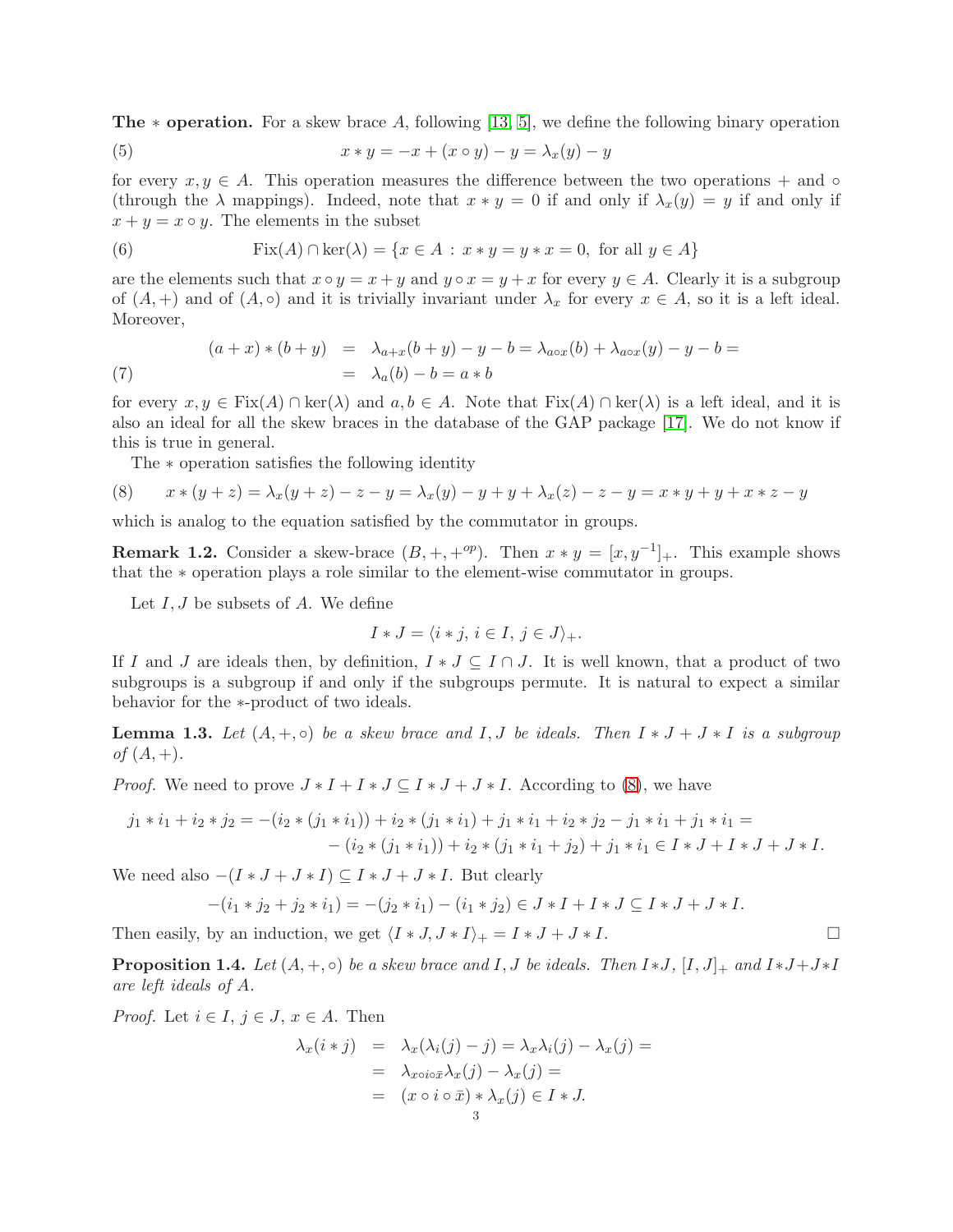Then  $I * J$  is invariant under  $\lambda_x$  for every  $x \in A$  and then it is a left ideal. According to Lemma [1.3](#page-2-1)  $I * J + J * I$  is a subgroup. The sum of left ideals is again a left ideal, then  $I * J + J * I$  is a left ideal as well.

Clearly  $[I, J]_+$  is a subgroup of  $(A, +)$  and  $\lambda_x([i, j]_+) = [\lambda_c(i), \lambda_c(j)]_+$  for every  $x \in A$ . Since I and J are left ideals, then  $\lambda_x(i) \in I$  and  $\lambda_x(j) \in J$ . Therefore  $[I, J]_+$  is a left ideal.

The ∗ operation provides a characterization of (left) ideals of a skew braces.

<span id="page-3-1"></span>**Proposition 1.5.** [\[5,](#page-9-1) Lemmas 1.8, 1.9] *Let*  $(A, +, \circ)$  *be a skew brace. A normal subgroup I of*  $(A, +)$  *is an ideal if and only if*  $I * A + A * I \leq I$ .

In [\[5\]](#page-9-1) two series of left ideals have been defined, for a skew brace A, as

(9) 
$$
A^1 = A, \quad A^{n+1} = A^n * A,
$$

(10) 
$$
A^{(1)} = A, \quad A^{(n+1)} = A^{(n)} * A
$$

A brace is said to be *right* \**-nilpotent* (resp. *left* \**-nilpotent*) if  $A^{(n)} = 0$  (resp.  $A^n = 0$ ) for some  $n \in \mathbb{N}$ . In [\[14\]](#page-9-10) the following series of left ideals for skew braces was defined:

$$
A^{[1]} = A, \quad A^{[n+1]} = \left\langle \bigcup_{i=1}^{n} A^{[i]} * A^{[n+1-i]} \right\rangle_{+}.
$$

It turned out that a skew brace A is left and right \*-nilpotent if and only if  $A^{[n]} = 0$  for some  $n \in \mathbb{N}$ . In such case we say that A is \*-nilpotent.

## 2. Centrally Nilpotent Skew Braces

We finished the last section with definitions of some nilpotency series. In this section we present yet another definition that mimics the behavior of the nilpotency of groups and we compare this definition with the definitions above.

Let  $(A, +, \circ)$  be a skew brace we define the *center* of  $(A, +, \circ)$  as  $\zeta(A) = \text{Soc}(A) \cap \text{Fix}(A)$ . The center of  $(A, +, \circ)$  is thus the set

<span id="page-3-0"></span>(11) 
$$
\zeta(A) = \{x \in A : x * y = y * x = [x, y]_+ = 0, \text{ for every } y \in A\}
$$
  
=  $\{x \in A : x + y = y + x = x \circ y = y \circ x, \text{ for every } y \in A\}.$ 

Note that every subgroup of  $(A,+)$  contained in  $\zeta(A)$  is an ideal and that  $\zeta(A) \leq Z(A,+) \cap$  $Z(A,\circ).$ 

**Remark 2.1.** There are examples of skew braces  $(A, +, \circ)$  with non-trivial socle and such that  $Fix(A) = 0$  and vice versa (such examples can be traced down in the database of the GAP package  $|17|$ ).

**Definition 2.2.** A skew brace  $(A, +, \circ)$  is said to be *centrally nilpotent of class n* if there exists a chain of ideals

$$
(12) \qquad \qquad 0 = I_0 \leq I_1 \leq \ldots \leq I_n = A,
$$

such that  $I_{j+1}/I_j \leq \zeta(A/I_j)$  for every  $0 \leq j \leq n-1$ .

There are canonical chains of subgroups that measure the class of central nilpotency:

**Definition 2.3.** Let A be a skew brace,  $n \in \mathbb{N}$  and  $I \subseteq A$ . We define the *upper central series* of A and the *lower central series* of I as follows:

<span id="page-3-2"></span>(13) 
$$
\zeta_0(A) = 0, \qquad \zeta_n(A) = \{x \in A : x * y, y * x, [x, y] \in \zeta_{n-1}(A) \text{ for every } y \in A\}
$$

(14) 
$$
\Gamma_0(I) = I, \qquad \Gamma_n(I) = \langle \Gamma_{n-1}(I) * A, A * \Gamma_{n-1}(I), [\Gamma_{n-1}(I), A]_+ \rangle_+.
$$

In particular  $\zeta_1(A) = \zeta(A)$  as defined in [\(11\)](#page-3-0).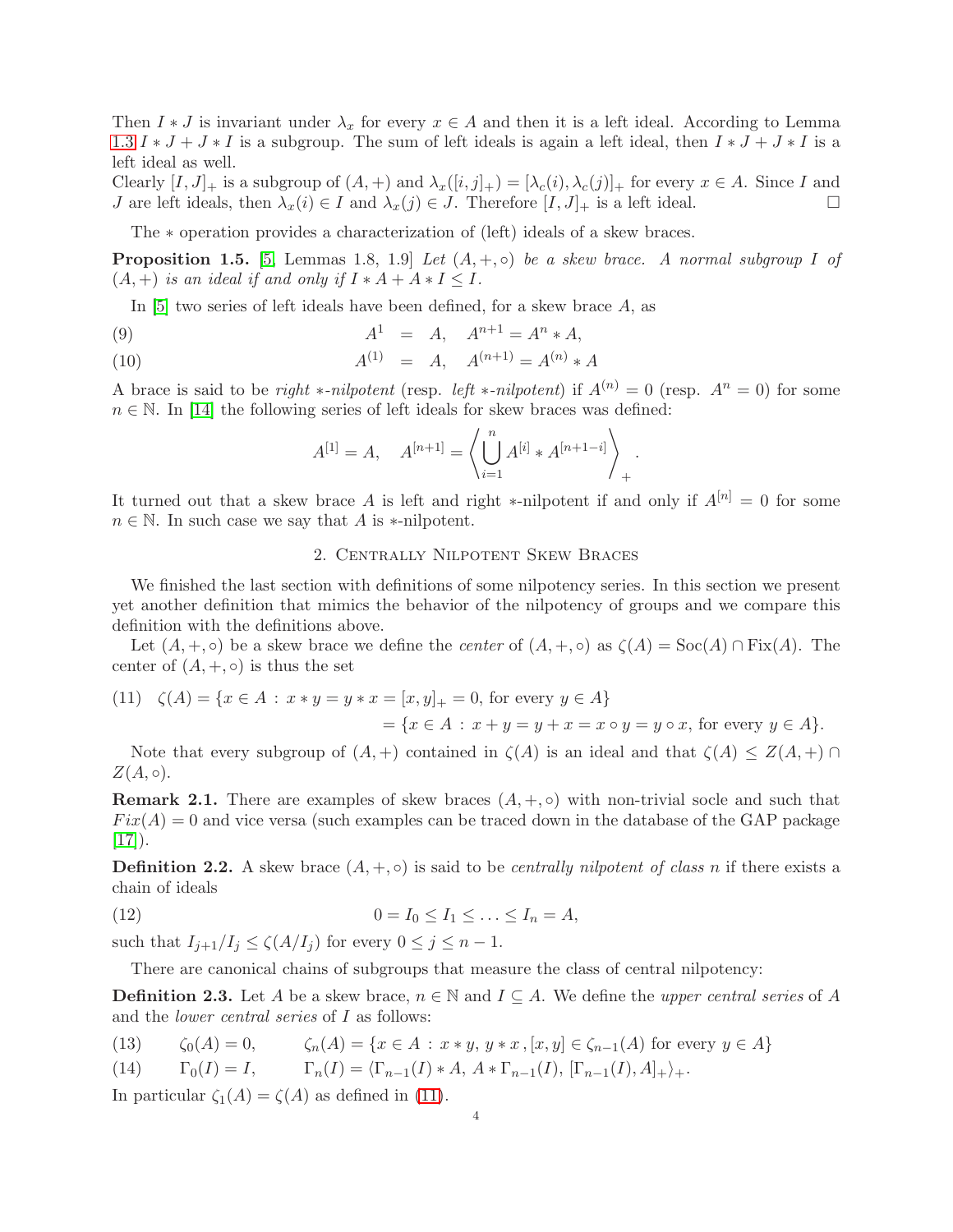**Example 2.4.** Let  $(A, +, +^{op})$  be a skew brace. Than the upper and lower central series of the skew brace are the same as the upper and lower central series of the group  $(A,+)$  since  $*$  is the ordinary group commutator here, according to Remark [1.2.](#page-2-2)

<span id="page-4-0"></span>**Lemma 2.5.** *Let*  $(A, +, \circ)$  *be a skew brace. Then*  $\zeta_n(A)$  *is an ideal and*  $\zeta_{n+1}(A)/\zeta_n(A) = \zeta(A/\zeta_n(A))$ *for every*  $n \in \mathbb{N}$ *.* 

*Proof.* If  $n = 1$  then  $A * \zeta_1(A) + \zeta_1(A) * A = 0$  and then  $\zeta_1(A)$  is an ideal, according to Proposition [1.5.](#page-3-1) Assume by induction that  $\zeta_n(A)$  is an ideal. The set  $\zeta_{n+1}(A)$  is the preimage of  $\zeta(A/\zeta_n(A))$  under the canonical projection onto  $A/\zeta_n(A)$  then it is an ideal.

The upper central series is thus a series of ideals. On the other hand, we don't know whether  $\{\Gamma_n(A) : n \in \mathbb{N}\}\$ are ideals or even left ideals.

<span id="page-4-1"></span>**Lemma 2.6.** Let A be a skew brace,  $I \subseteq A$  and  $n, k \in \mathbb{N}$ . Then  $\Gamma_n(I) \leq \zeta_k(A)$  if and only if  $I \leq \zeta_{n+k}(A)$ .

*Proof.* Let us proceed by induction on n. If  $n = 0$  the statement is trivial. Now we want to prove, for any  $n \geq 0$ , that  $\Gamma_n(I) \leq \zeta_{k+1}(A)$  is equivalent to  $\Gamma_{n+1}(I) \leq \zeta_k(A)$ . But this is clear from definitions [\(13\)](#page-3-2) and [\(14\)](#page-3-2).

**Theorem 2.7.** Let  $(A, +, \circ)$  be a skew brace. The following are equivalent:

- (i)  $(A, +, \circ)$  *is centrally nilpotent of class n.*
- (ii)  $\zeta_n(A) = A$ .
- (iii)  $\Gamma_n(A) = 0$ .

*Proof.* (i)  $\Leftrightarrow$  (ii) is due to Lemma [2.5.](#page-4-0)

(ii)  $\Leftrightarrow$  (iii) According to Lemma [2.6,](#page-4-1)  $\Gamma_n(A) = 0 = \zeta_0(A)$  if and only if  $A \leq \zeta_n(A)$ 

<span id="page-4-2"></span>**Corollary 2.8.** Let  $(A, +, \circ)$  be a centrally nilpotent skew brace. Then  $(A, +, \circ)$  is a  $*$ *-nilpotent brace of nilpotent type and*  $(A, ∘)$  *is nilpotent.* 

*Proof.* It follows since  $A^n, A^{(n)} \leq \Gamma_n$  for every  $n \in \mathbb{N}$  and the ideal  $\zeta_1(A)$  is contained in  $Z(A,+) \cap$  $Z(A, \circ).$ 

**Remark 2.9.** Let  $(A, +)$  be a perfect group. The skew brace  $(A, +, +)$  is \*-nilpotent (indeed  $x * y = 0$  for every  $x, y \in A$ , but it is not centrally nilpotent since  $A = [A, A]_+.$ 

<span id="page-4-3"></span>**Proposition 2.10.** Let  $(A, +, \circ)$  be a  $*$ -nilpotent skew brace of nilpotent type and I be a non trivial *ideal of* A. Then  $\zeta(A) \cap I \neq 0$ . In particular,  $\zeta(A) \neq 0$ .

*Proof.* Assume that  $(A, +, \circ)$  is both left and right \*-nilpotent. Then  $Soc(A) \cap I \neq 0$  since it is right \*-nilpotent of nilpotent type (see [\[5,](#page-9-1) Theorem 2.8]) and  $I \cap \zeta(A) = I \cap \mathrm{Soc}(A) \cap \mathrm{Fix}(A) \neq 0$ sinceit is left ∗-nilpotent ([\[5,](#page-9-1) Proposition 2.26]). If  $I = A$  we have that  $\zeta(A) \neq 0$ .

This gives us that finite skew braces are nilpotent if and only if they are ∗-left and ∗-right nilpotent skew braces of nilpotent type.

<span id="page-4-4"></span>**Corollary 2.11.** Let  $(A, +, \circ)$  be a finite skew brace. The following are equivalent

- (i)  $(A, +, \circ)$  *is a* \**-nilpotent skew brace of nilpotent type.*
- (ii)  $(A, +, \circ)$  *is right* \**-nilpotent skew brace of nilpotent type and*  $(A, \circ)$  *is nilpotent.*
- (iii)  $(A, +, \circ)$  *is a centrally nilpotent skew brace.*

*Proof.* The equivalence (i)  $\Leftrightarrow$  (ii) follows by [\[5,](#page-9-1) Theorem 4.8] and [5, Theorem 2.20] and the implication (iii)  $\Rightarrow$  (i) by Corollary [2.8.](#page-4-2)

(i)  $\Rightarrow$  (iii) According to Proposition [2.10](#page-4-3) the series of the ideals in [\(13\)](#page-3-2) is ascending. Since A is finite, then  $A = \zeta_n(A)$  for some  $n \in \mathbb{N}$ .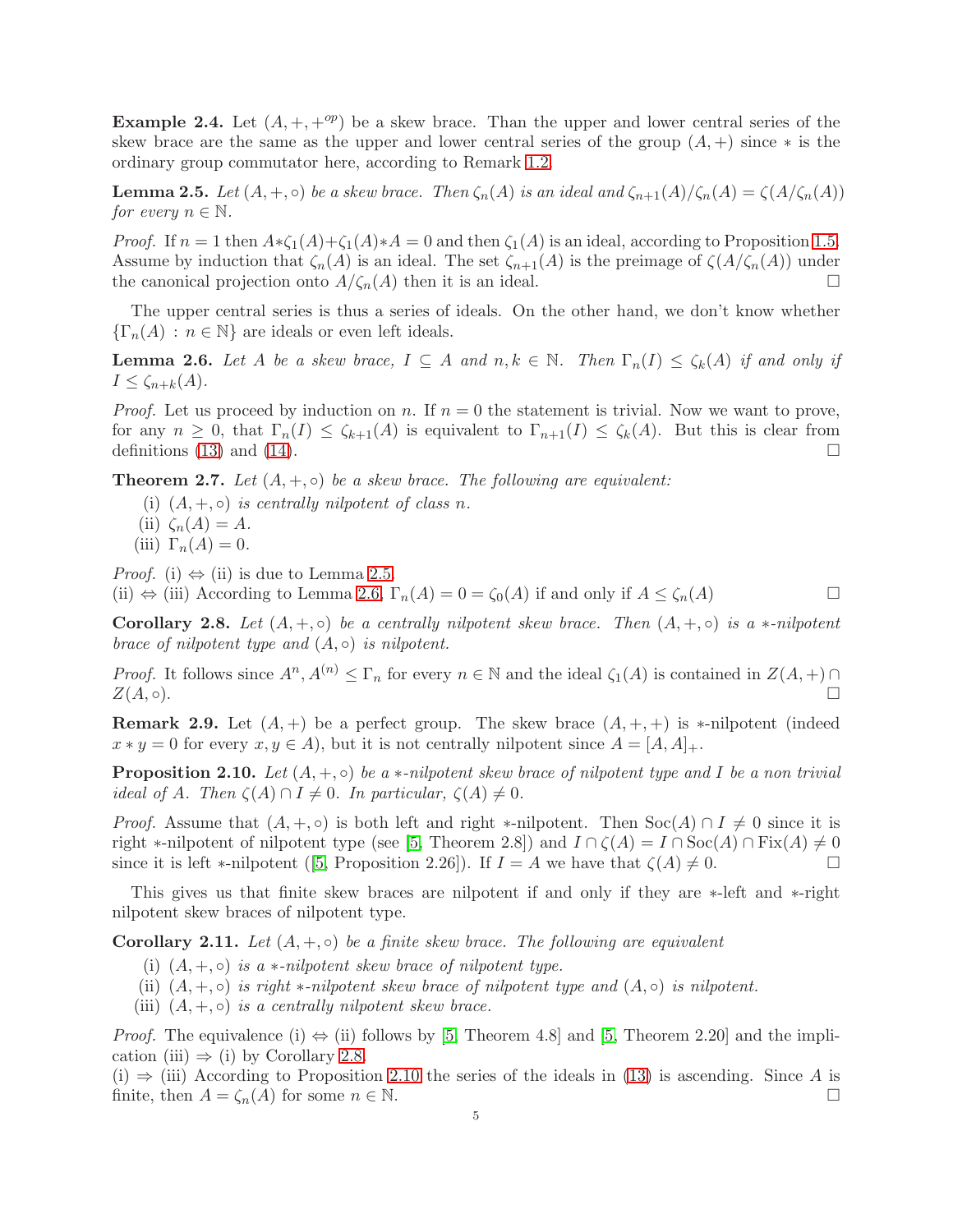For skew braces of abelian type we can extend Corollary [2.11](#page-4-4) to the infinite case. Notice that if A is of abelian type then  $\zeta(A) = \ker(\lambda) \cap Fix(A)$ .

**Proposition 2.12.** Let  $(A, +, \circ)$  be a skew brace of abelian type. The following are equivalent:

- (i)  $(A, +, \circ)$  *is* \*-nilpotent.
- (ii)  $(A, +, \circ)$  *is right* \**-nilpotent and*  $(A, \circ)$  *is nilpotent.*
- (iii)  $(A, +, \circ)$  *is centrally nilpotent.*

*Proof.* The equivalence (i)  $\Leftrightarrow$  (ii) is [\[14,](#page-9-10) Theorem 3] and (iii)  $\Rightarrow$  (i) is true in general (see Corollary [2.8\)](#page-4-2).

(i)  $\Rightarrow$  (iii) Assume that  $(A, +, \circ)$  is both right and left \*-nilpotent. Then there exists  $n \in \mathbb{N}$  such that  $A^{[n]} = 0$  according to [\[14,](#page-9-10) Theorem 3]. Let proceed by induction on n.

If  $A^{[1]} = 0$  then A is the trivial group and in particular it is a nilpotent brace. Assume that  $A^{[n]} = 0$ , then  $A^{[n-1]} * A = A * A^{[n-1]} = 0$ , therefore  $A^{[n-1]} \n\t\leq Fix(A) \cap \text{ker}(\lambda) = \zeta(A)$ . Hence  $(A/\zeta(A))^{[n-1]} = 0$ . By induction,  $A/\zeta(A)$  is centrally nilpotent and A is centrally nilpotent as well.  $\square$ 

We are going to show a construction of braces, similar to the construction given in [\[6,](#page-9-13) Section 9] using bilinear mappings. Actually, this construction is a special case of the central extension given in Theorem [3.11.](#page-8-0) Recall that bilinear mappings are special cases of group cocycles. Let  $H$  be a group and K be an abelian group. We denote by  $K \times_{\theta} H$  the central extension of H by K via the group cocycle  $\theta$  (if  $\theta = 0$  then  $K \times_{\theta} H$  is the usual direct product of groups).

**Proposition 2.13.** Let  $(H, +, \circ)$  be a centrally nilpotent skew brace of length n, K be an abelian *group and*  $\theta$  :  $H \times H \longrightarrow (K, +)$  *be a bilinear map with respect to both* + *and*  $\circ$ *. Then*  $A =$  $((K, +) \times (H, +), (K, +) \times_{\theta} (H, \circ))$  *is a centrally nilpotent brace of length less or equal to*  $n + 1$ *.* 

*Proof.* Let  $h_1, h_2 \in H$  and  $k_1, k_2 \in K$ . Then

$$
\lambda_{(k_1,h_1)}((k_2,h_2)) = (-k_1,-h_1) + (k_1,h_1) \circ (k_2,h_2) =
$$
  
= (-k\_1,-h\_1) + (k\_1 + k\_2 + \theta(h\_1,h\_2), h\_1 \circ h\_2)  
= (k\_2 + \theta(h\_1,h\_2), -h\_1 + h\_1 \circ h\_2)  
= (k\_2 + \theta(h\_1,h\_2), \lambda\_{h\_1}(h\_2)).

Hence  $\lambda_{(h_1,k_1)}$  is bijective and it is an automorphism of  $(A,+)$  since  $\theta$  is bilinear. Moreover  $I=$  $K \times \{0\} \leq \ker(\lambda) \cap Fix(\lambda) \cap Z(G,+) = \zeta(A)$  and in particular it is an ideal. Moreover

$$
\lambda_{(k_1,h_1)+\lambda_{(k_1,h_1)}(k_2,h_2)}(x,y) = \lambda_{(k_1+k_2+\theta(h_1,h_2),h_1+\lambda_{h_1}(h_2))}(x,y)
$$
  
\n
$$
= \lambda_{(k_1+k_2+\theta(h_1,h_2),h_1\circ h_2)}(x,y)
$$
  
\n
$$
= (x+\theta(h_1 \circ h_2, y), \lambda_{h_1}\lambda_{h_2}(y))
$$
  
\n
$$
\lambda_{(k_1,h_1)}\lambda_{(k_2,h_2)}(x,y) = \lambda_{(k_1,h_1)}((x+\theta(h_2,y), \lambda_{h_2}(y)))
$$
  
\n
$$
= ((x+\theta(h_2,y)+\theta(h_1, \lambda_{h_2}(y)), \lambda_{h_1}\lambda_{h_2}(y)))
$$
  
\n
$$
= ((x+\theta(h_2,y)+\theta(h_1,y), \lambda_{h_1}\lambda_{h_2}(y)).
$$

The two expression above are equal, so according to Lemma [1.1,](#page-1-2) A is a skew brace. Since  $I \leq \zeta(A)$ and  $A/I = (H, +, \circ)$  then A is centrally nilpotent of length at most  $n + 1$ .

Corollary 2.14. Let H, K be abelian groups,  $\theta : H \times H \longrightarrow K$  be a bilinear map. Then  $A =$  $(H \times K, H \times_{\theta} K)$  *is a centrally nilpotent skew brace of length* 2*.*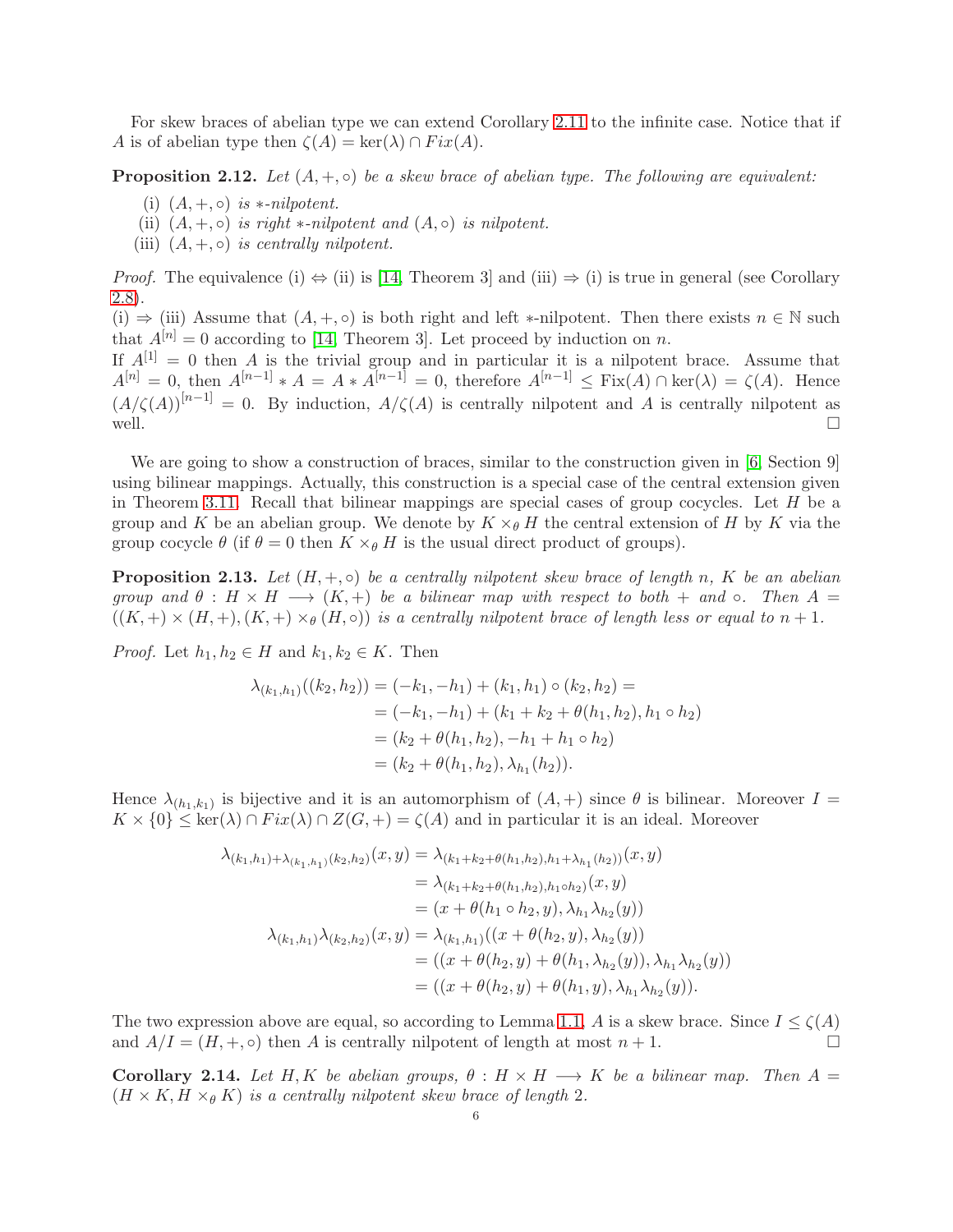**Example 2.15.** Let E, F, A be abelian groups and  $\omega : E \times F \longrightarrow A$  be a bilinear mapping. Let  $\mathbb{H}(\omega) = (E \times F \times A, \circ)$  is the generalized Heisenberg group defined as

$$
(e_1, f_1, a_1) \circ (e_2, f_2, a_2) = (e_1 + e_2, f_1 + f_2, a_1 + a_2 + \omega(e_1, f_2)),
$$

for every  $e_1, e_2 \in E$ ,  $f_1, f_2 \in F$  and  $a_1, a_2 \in A$ . Actually, this operation is usually displayed in a matrix-like style, namely

$$
\begin{bmatrix} 1 & e_1 & a_1 \\ 0 & 1 & f_1 \\ 0 & 0 & 1 \end{bmatrix} \circ \begin{bmatrix} 1 & e_2 & a_2 \\ 0 & 1 & f_2 \\ 0 & 0 & 1 \end{bmatrix} = \begin{bmatrix} 1 & e_1 + e_2 & a_1 + a_2 + \omega(e_1, f_2) \\ 0 & 1 & f_1 + f_2 \\ 0 & 0 & 1 \end{bmatrix}.
$$

Then  $(E \times F \times E, +, \circ)$  where  $(E \times F \times A, +)$  is the direct product of the three groups and  $(E \times F \times A, \circ) = \mathbb{H}(\omega)$  is a nilpotent brace of length 2. See [\[4\]](#page-9-14) for further details about Heisenberg groups.

### 3. A universal algebraic motivation

The motivation why we came up with the definition of the central nilpotency is the notion of nilpotency coming from the universal algebraic commutator theory developed in [\[9\]](#page-9-0). The general theory is very technical and therefore we present the notions in the narrower class of expanded groups, a class that contains groups, rings, vector spaces, skew braces etc.

**Definition 3.1.** An *expanded group* is a set A with several operations of several arities, among them a binary operation +, a unary operation – and a constant 0 such that  $(A, +, -, 0)$  is a group. A *n*-ary *polynomial* of A is a function  $A^n \to A$  such that there exist constants  $c_1, \ldots, c_k$  and a  $n + k$ -ary term t such that  $f(x_1, \ldots, x_n) = t(c_1, \ldots, c_k, x_1, \ldots, x_n)$ . We denote by  $Pol_n(A)$  the set of all n-ary polynomials of A.

Examples of expanded groups are, for instance, rings or vector spaces. In the class of rings, polynomials are the classical polynomial functions. In the class of vector spaces, polynomials are linear combinations plus a vector. Polynomials are used to define commutators.

**Definition 3.2.** Let A be an expanded group. Let  $f(x_1, \ldots, x_n) \in \text{Pol}_n(A)$ . We say that f is *absorbing* if, for all  $1 \leq i \leq n$  and all  $a_j \in A$ , with  $1 \leq j \leq n$ ,  $f(a_1, \ldots, a_{i-1}, 0, a_{i+1}, \ldots, a_n) = 0$ . A subset I of an expanded group A is called an *ideal* if it there exists an endomorphism  $\varphi$  of A such that  $\varphi(i) = 0$  if and only if  $i \in I$ . Let I, J be two ideals of A. A *commutator* II, J of two ideals is defined as the ideal generated by the set

$$
\{f(i,j) : i \in I, j \in J, f \in \text{Pol}_2(A), f \text{ is absorbing}\}.
$$

In the class of groups, the only binary polynomials with  $f(x, 0) = f(0, x) = 0$  are some combinations of (element-wise) commutators and therefore  $[[I, J]] = [I, J]$ . In the class of rings, the commutator is the smallest ideal containing  $I \cdot J + J \cdot I$ , since  $f = x \cdot y$  is a binary absorbing polynomial. In the class of vector spaces, there are no non-constant absorbing polynomials and therefore the commutator of two subspaces is the trivial subspace.

**Proposition 3.3.** *Let*  $(A, +, \circ)$  *be a skew brace and*  $I, J$  *be ideals. Then*  $I * J + J * I + [I, J]_+ \leq [I, J]_+$ . *Proof.* Consider the absorbing polynomials  $x * y$ ,  $y * x$  and  $x + y - x - y$ .

**Problem 3.4.** Let  $(A, +, \circ)$  be a skew brace and I, J be ideals. Is it true that  $\llbracket I, J \rrbracket$  is the smallest ideal containing  $I * J + J * I + [I, J] + ?$  Does the equality  $[[I, J]] = I * J + J * I + [I, J] + \text{hold}$ ?

<span id="page-6-0"></span>**Definition 3.5.** Let A be an expanded group. We say, that an ideal I is *central* if  $[A, I] = 0$ . We say that A is *abelian* if A is central in A. The *center* of A is the largest central ideal of A.

Example 3.6. We give a few examples of centers of expanded groups: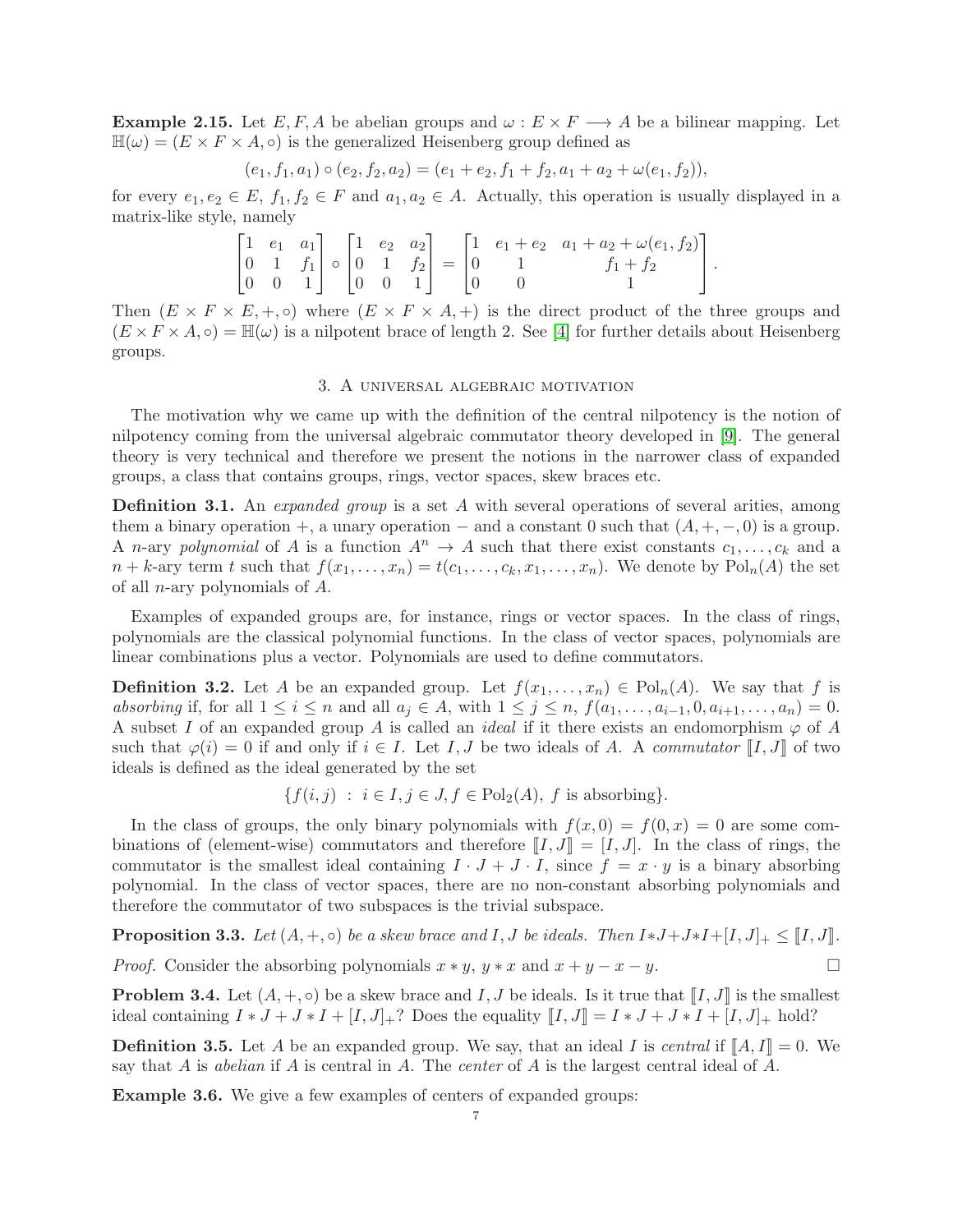- (i) For a ring R, an ideal is central if and only if it lies in  ${\rm Ann}_R(R)$ . Therefore, the center of a ring is its annihilator. And a ring is abelian if and only if  $R \cdot R = 0$ .
- (ii) Every vector space is abelian since the commutator of two subspaces is always trivial.
- (iii) A prototypical binary absorbing polynomial for Lie algebras is the Lie bracket. Therefore the center of a Lie algebra is the radical of the Lie bracket.

<span id="page-7-0"></span>**Corollary 3.7.** Let  $(A, +, \circ)$  be a skew brace. Then every central ideal of A is contained in  $\zeta(A)$ .

In the theory of left braces the word *abelian* is already used for left braces with both the groups abelian, not necessarily isomorphic. Which is actually a much wider class than abelian skew braces in the sense of the commutator theory.

**Corollary 3.8.** *Let*  $(A, +, \circ)$  *be a skew brace. The following are equivalent:* 

- (i)  $(A, +, \circ)$  *is abelian (in the sense of Definition [3.5\)](#page-6-0).*
- (ii)  $(A,+)=(A,\circ)$  *is an abelian group.*
- (iii)  $A * A = [A, A]_+ = 0$ .

Fortunately, the notion of a *center* of a skew brace has not been used until the beginning of our Section 2. Now we shall prove that this definition is conforming with the commutator theory, that means, that  $\zeta(A)$  is the center of A in the sense of Definition [3.5.](#page-6-0) For our proofs concerning the centralizing relation for ideals, we work with terms of skew braces as the terms in the language  $\{+, -, *, ( ), 0 \}$ : it is not hard to see that this language is equivalent since, having a term in the language  $\{+, -, \circ, \overline{()}, 0\}$ , we can replace every occurrence of  $\circ$  using

$$
x \circ y = x + (x * y) + y.
$$

Actually, this is the path along which years ago two-sided braces evolved from radical rings.

<span id="page-7-1"></span>**Lemma 3.9.** Let  $(A, \cdot, \circ)$  be a skew brace and let  $t(x_1, \ldots, x_n)$  a term in which the variable  $x_1$  is not *involved in any*  $*$  *operation. Then there exists*  $k \in \mathbb{Z}$  *such that*  $t(x_1 + z, \ldots, x_n) = t(x_1, \ldots, x_n) + kz$ *for every*  $z \in \zeta(A)$  *and every*  $x_1, \ldots, x_n \in A$ *.* 

*Proof.* We may assume that the variable  $x_1$  is actually not present in t. In this case, the statement is vacuously true.

Suppose that  $x_1$  is present in t and we prove the lemma by induction on the height of t. Recall that if  $x \in \zeta(A)$  then  $z \in Z(A,+) \cap Z(A,\circ)$  and  $-z = \overline{z}$ . If the height is zero, the statement is true. Suppose hence that the height is positive. The root operation is not ∗ hence there are three possibilities:

1)  $t = -s$ ; then

$$
t(x_1 + z, \ldots, x_n) = -s(x_1 + z, \ldots, x_n) = -(s(x_1, \ldots, x_n) + kz) = t(x_1, \ldots, x_n) - kz.
$$

2)  $t = \bar{s}$ ; then

$$
t(x_1 + k, \dots, x_n) = \overline{s(x_1 + z, \dots, x_n)} = \overline{(s(x_1, \dots, x_n) + kz)} = \overline{(s(x_1, \dots, x_n) \circ kz)}
$$
  
=  $\overline{kz} \circ t(x_1, \dots, x_n) = t(x_1, \dots, x_n) - kz$ .

3) 
$$
t(x_1,...,x_n) = s(x_1,...,x_n) + r(x_1,...,x_n)
$$
; then  
\n
$$
t(x_1 + z,...,x_n) = s(x_1 + z,...,x_n) + r(x_1 + z,...,x_n) =
$$
\n
$$
s(x_1,...,x_n) + nz + r(x_1,...,x_n) + mz = t(x_1,...,x_n) + (n + m)x.
$$

**Theorem 3.10.** Let  $(A, +, \circ)$  be a skew brace. Then  $\zeta(A)$  is the biggest central ideal of A.

 $\Box$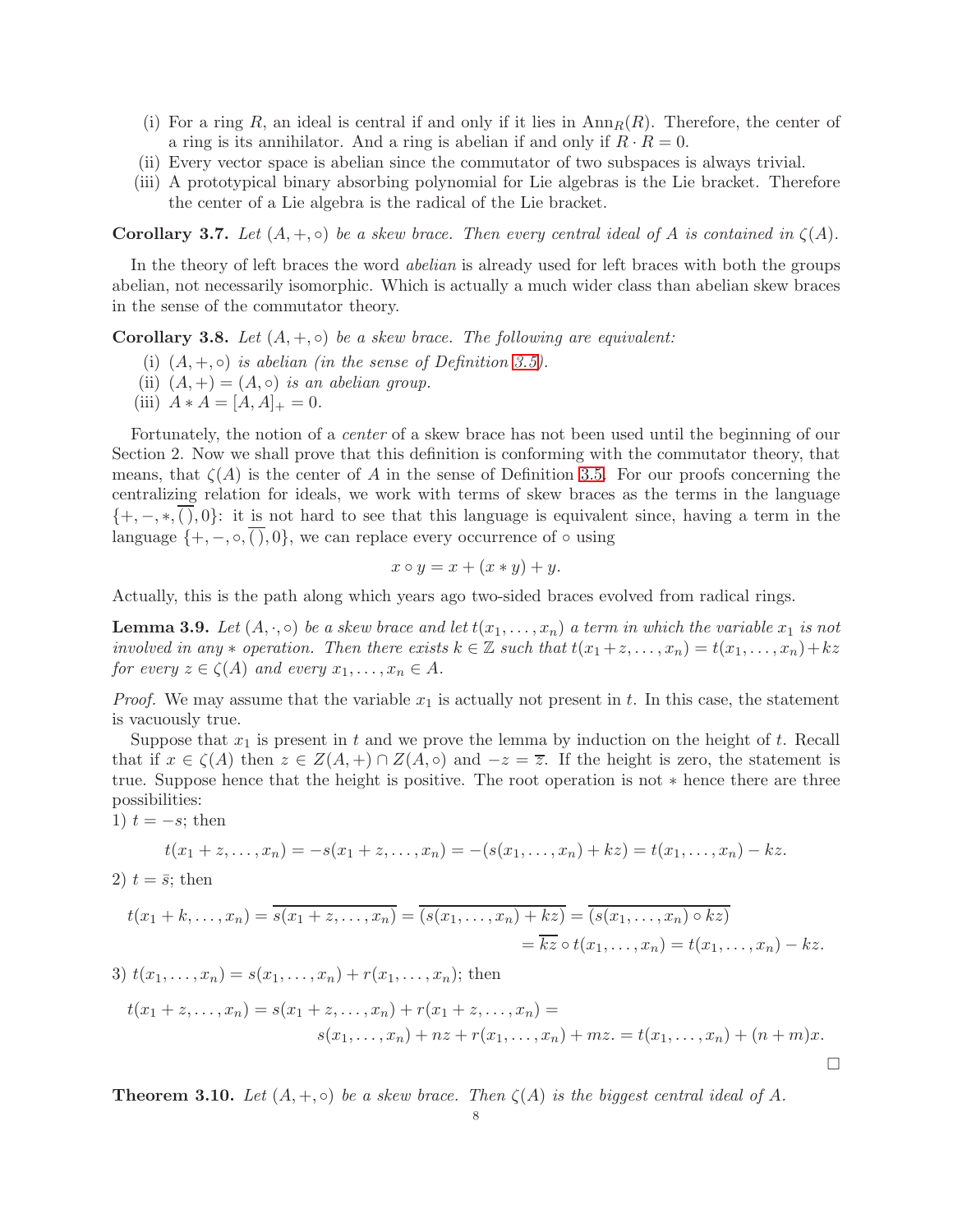*Proof.* According to Corollary [3.7,](#page-7-0) we only need to prove  $\llbracket A, \zeta(A) \rrbracket = 0$ , that means,  $f(x, y) = 0$ , for any binary absorbing polynomial f,  $x \in A$  and  $y \in \zeta(A)$ .

Let  $f(y, x) = t(x, x_1, \ldots, x_n)$  and let  $t(0, y_1, \ldots, y_n) = f(y, 0) = 0$ . Consider one of the lowest node in which the operation  $*$  appears and involves the variable x. Then you have a subterm which look like this  $s(y_1, \ldots, y_m) * r(x, x_1, \ldots, x_n)$ , where s and r are terms (or  $r(x, x_1, \ldots, x_n) *$  $s(y_1, \ldots, y_m)$ . The subterm  $r(x, x_1, \ldots, x_n)$  contains just group operations + and inversions in-volving x, then using Lemma [3.9](#page-7-1) there exists  $k \in \mathbb{Z}$  such that  $r(x, x_1, \ldots, x_n) = r(0, x_1, \ldots, x_n) + kx$ for every  $x \in \zeta(A)$ . Therefore, assuming that  $x \in \zeta(A)$  we have

$$
s(y_1,..., y_m) * r(x, x_1,..., x_n) = s(y_1,..., y_m) * (r(0, x_1,..., x_n) + kx) =
$$
  
\n
$$
\stackrel{(7)}{=} s(y_1,..., y_m) * r(0, x_1,..., x_n).
$$

Hence, if  $x \in \zeta(A)$ , we can remove x from such a node and we can apply the same argument to the next node  $*$  involving the variable x. So we can run through every branch of the term removing x from every ∗ node.

Thus, we can assume that x is not involved in any  $*$  operation. Then, by Lemma [3.9,](#page-7-1) we have

$$
t(z, y, ..., y_n) = t(0, y_1, ..., y_n) + kz = f(y, 0) + kz = 0 + kz
$$
  
= t(0, 0, ..., 0) + kz = t(z, 0, ..., 0) = f(0, z) = 0.

Thus we get that  $f(y, x) = t(x, y_1, \ldots, y_n) = t(0, y_1, \ldots, y_n) = f(y, 0) = 0$ . Therefore  $\zeta(A)$  is a central ideal.

Skew braces form a Maltsev variety and for such structures there exists a standard construction named *the central extension* given in Proposition 7.1 of [\[9\]](#page-9-0). We shall present the construction in the context of braces. Recall, that for braces  $\zeta(B) = Z(B, \cdot) \cap \text{Soc}(B)$ .

<span id="page-8-0"></span>**Theorem 3.11.** Let B be a skew brace. Then  $B \cong (B/\zeta(B) \times \zeta(B), +, \circ)$ , where

<span id="page-8-1"></span>(15) 
$$
(x, a) + (y, b) = (x + y, a + b + \theta(x, y))
$$

(16) 
$$
(x, a) \cdot (y, b) = (x \cdot y, a + b + \phi(x, y))
$$

 $(17)\phi(x, y+z) - \phi(x, y) - \phi(x, z) = \theta((x \circ y) - x, x \circ z) + \theta(x \circ y, -x) - \theta(x, -x) - \theta(y, z),$ 

*for every*  $x, y, z \in B/\zeta(B)$ ,  $a, b, c \in \zeta(B)$ , where  $\theta : (B/\zeta(B), +)^2 \to \zeta(B)$  *is an abelian group cocycle and*  $\phi: (B/\zeta(B), \circ)^2 \to \zeta(B)$  *is a group cocycle.* 

*Proof.* Clearly  $(B, +)$  is a central extension of  $(B/\zeta(B), +)$ , so the operation + is described as in [\(15\)](#page-8-1) by a group cocycle  $\phi$ . Since  $\zeta(B) \leq Z(B,\circ)$ , then and  $(B/\zeta(B),\circ)$  is a central extension of  $(B/\zeta(B), \circ)$ , so [\(16\)](#page-8-1) holds since the operations + and  $\circ$  coincides on  $\zeta(B)$ . The last condition [\(17\)](#page-8-1), follows directly by the compatibility condition between + and ∘.  $\Box$ 

At the end we shall mention that there exists another universal algebraic definition that generalizes the notion of nilpotent groups.

Definition 3.12. Let A be an expanded group. We define *higher commutators* as follows: let  $I_1, \ldots, I_k$  be ideals of A then  $\llbracket I_1, \ldots, I_k \rrbracket$  is the ideal generated by

$$
\{f(x_1,\ldots,x_k) : x_i \in I_i, f \in \text{Pol}_k(A), f \text{ absorbing}\}.
$$

We say that A is *supernilpotent of class* k if  $\llbracket A, A, \ldots, A \rrbracket$  $\overline{k+1}$  times  $\rrbracket = 0.$ 

Another reformulation of the definition is that A is k-supernilpotent if and only if every  $k+1$ ary absorbing polynomial is constant. It is known [\[1\]](#page-9-15) that for a group, the notions of nilpotency and of supernilpotency coincide. In general, the supernilpotency of expanded groups is a stronger property.